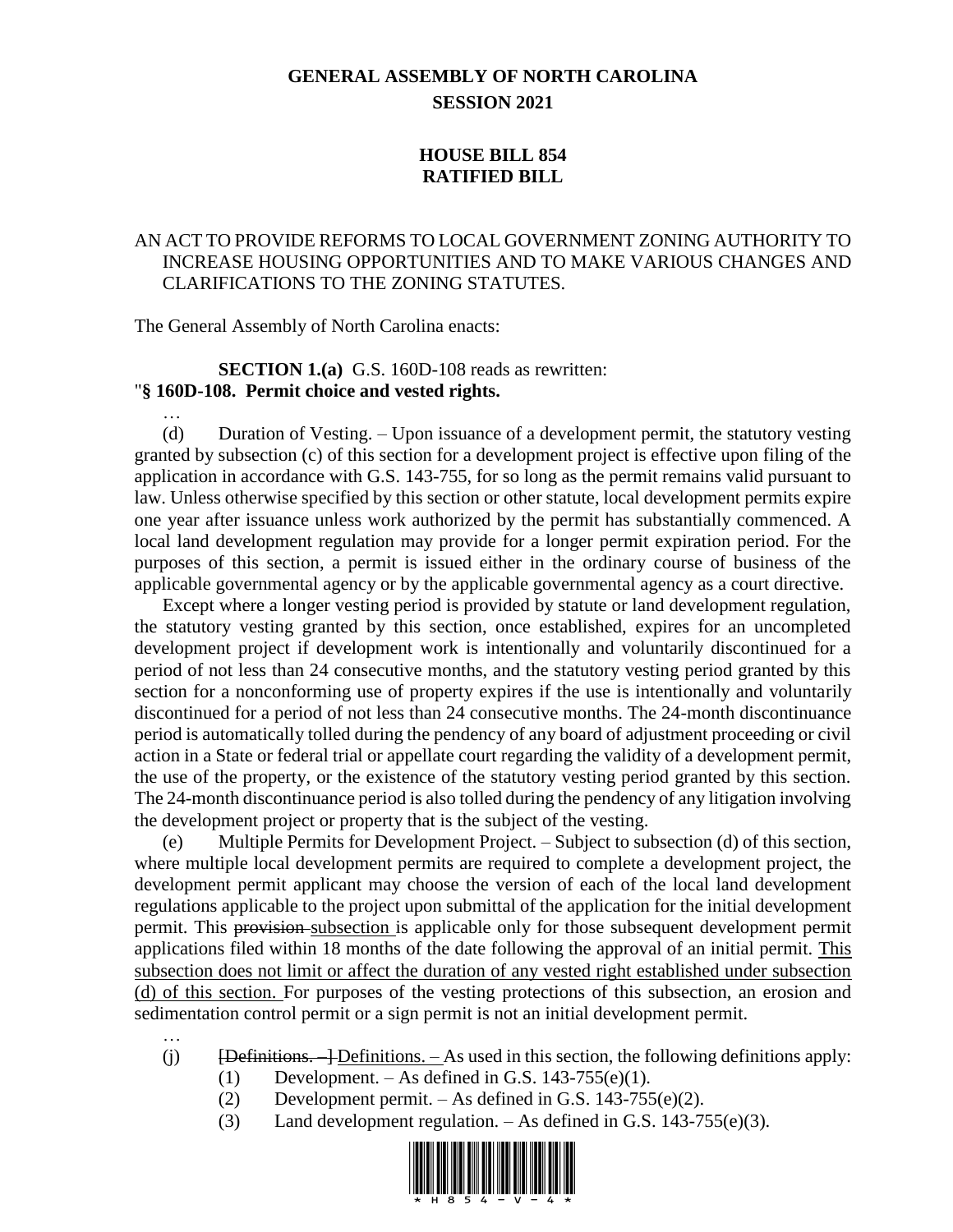- (4) Multi-phased development. A development containing 25 acres or more that is both of the following:
	- a. Submitted for development permit approval to occur in more than one phase.
	- b. Subject to a master development plan with committed elements showing the type and intensity of use of each phase."

**SECTION 1.(b)** This section is effective when it becomes law, clarifies and restates the intent of existing law, and applies to permit applications filed and appeals filed before, on, and after the effective date.

### **SECTION 2.(a)** G.S. 160D-706 reads as rewritten:

# "**§ 160D-706. Zoning conflicts with other development standards.**

(a) When Unless otherwise prohibited by G.S. 160A-174(b) with respect to cities, when regulations made under authority of this Article require a greater width or size of yards or courts, or require a lower height of a building or fewer number of stories, or require a greater percentage of a lot to be left unoccupied, or impose other higher standards than are required in any other statute or local ordinance or regulation, the regulations made under authority of this Article govern. When Unless otherwise prohibited by G.S. 160A-174(b) with respect to cities, when the provisions of any other statute or local ordinance or regulation require a greater width or size of yards or courts, or require a lower height of a building or a fewer number of stories, or require a greater percentage of a lot to be left unoccupied, or impose other higher standards than are required by the regulations made under authority of this Article, the provisions of that statute or local ordinance or regulation govern.

(b) When adopting regulations under this Article, a local government may not use a definition of building, dwelling, dwelling unit, bedroom, or sleeping unit that is inconsistent with any definition of those terms in another statute or in a rule adopted by a State agency, including the State Building Code Council."

**SECTION 2.(b)** This section is effective when it becomes law, clarifies and restates the intent of existing law, and applies to permit applications filed and appeals filed before, on, and after the effective date.

**SECTION 3.(a)** G.S. 160D-406(k) reads as rewritten:

"(k) Judicial Review. – Every quasi-judicial decision shall be subject to review by the superior court by proceedings in the nature of certiorari pursuant to G.S. 160D-1402. Appeals shall be filed within the times specified in G.S. 160D-1405(d). The governing board of the local government that is a party to the judicial review of the quasi-judicial decision shall have the authority to settle the litigation, subject to Article 33C of Chapter 143 of the General Statutes."

**SECTION 3.(b)** This section is effective when it becomes law and applies to permit applications filed and appeals filed on and after the effective date.

**SECTION 4.** G.S. 160D-1402 reads as rewritten:

# "**§ 160D-1402. Appeals in the nature of certiorari.**

(i) Hearing on the Record. – The court shall hear and decide all issues raised by the petition by reviewing the record submitted in accordance with subsection (h) of this section. The court shall allow the record to be supplemented with affidavits, testimony of witnesses, or documentary or other evidence if, and to the extent that, the petition raises any of the following issues, in which case the rules of discovery set forth in the North Carolina Rules of Civil Procedure apply to the supplementation of the record of these issues:

- (1) Whether a petitioner or intervenor has standing.
- (2) Whether, as a result of impermissible conflict as described in G.S. 160D-109 or locally adopted conflict rules, the decision-making body board was not sufficiently impartial to comply with due process principles. A failure to object at a hearing by a person with standing under subsection (c) of this

…